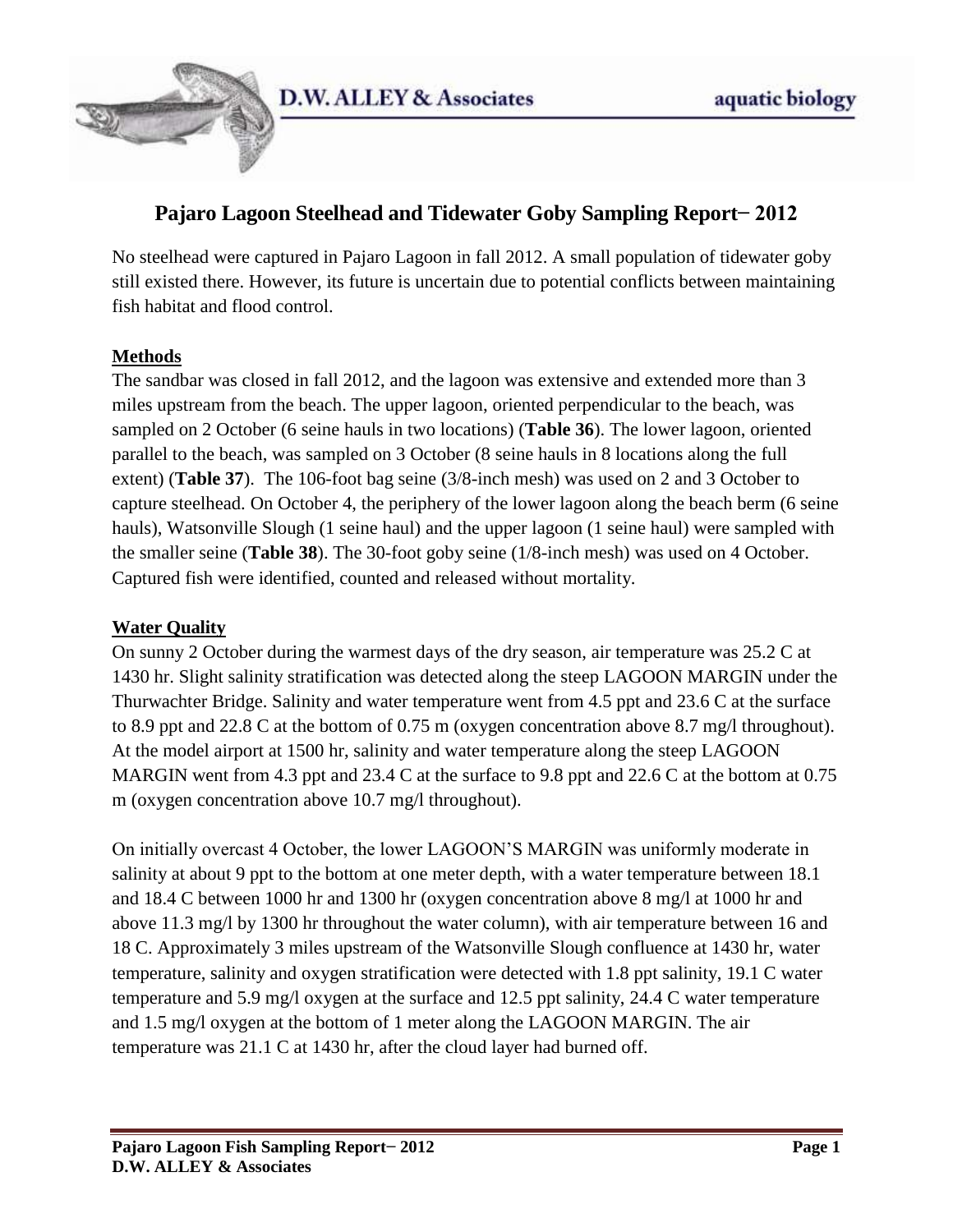### **Sampling Results for Pajaro Lagoon**

**Table 36. Fish capture results from sampling Upper Pajaro Lagoon with the 106-foot bag seine (3/8 inch mesh), 2 October 2012.**

| <b>Date</b>  | <b>Location</b> | <b>Seine</b><br><b>Haul</b> | Tide-<br>water<br><b>Goby</b> | <b>Yellow</b><br>fin<br>goby | <b>Hitch</b>   | <b>Prickly</b><br>sculpin | Sac.<br><b>sucker</b> | <b>Smelt</b><br>(jack<br>and<br>top) | <b>Staghorn</b><br><b>Sculpin</b> | <b>Three-</b><br>spine<br><b>Stickle-</b><br><b>back</b> |
|--------------|-----------------|-----------------------------|-------------------------------|------------------------------|----------------|---------------------------|-----------------------|--------------------------------------|-----------------------------------|----------------------------------------------------------|
| 2 Oct        | Model           | $\mathbf{1}$                |                               |                              |                |                           |                       | 5                                    | 3                                 | $\overline{2}$                                           |
| 2012         | Airport-        |                             |                               |                              |                |                           |                       |                                      |                                   |                                                          |
|              | 0.3 miles       |                             |                               |                              |                |                           |                       |                                      |                                   |                                                          |
|              | down-           |                             |                               |                              |                |                           |                       |                                      |                                   |                                                          |
|              | stream of       |                             |                               |                              |                |                           |                       |                                      |                                   |                                                          |
|              | Thurwachter     |                             |                               |                              |                |                           |                       |                                      |                                   |                                                          |
|              | <b>Bridge</b>   |                             |                               |                              |                |                           |                       |                                      |                                   |                                                          |
|              | Same            | $\overline{2}$              | 1                             |                              |                |                           |                       | 1                                    | 1                                 | 5                                                        |
|              | Same            | 3                           |                               |                              |                | $\mathbf{1}$              |                       | 14                                   | 1                                 | 8                                                        |
|              | Thurwachter     | 1                           | 1                             |                              | 2              |                           |                       |                                      | 8                                 | 5                                                        |
|              | <b>Bridge</b>   |                             |                               |                              |                |                           |                       |                                      |                                   |                                                          |
|              | Same            | $\overline{2}$              |                               |                              | $\overline{7}$ |                           | 1                     | 14                                   | 3                                 |                                                          |
|              | Same            | 3                           |                               |                              | 3              | $\mathbf{1}$              |                       | 22                                   | 11                                | 2                                                        |
| <b>Total</b> |                 |                             | $\overline{2}$                |                              | 12             | $\overline{2}$            | 1                     | 56                                   | 27                                | 22                                                       |

**Table 37. Fish capture results from sampling lower Pajaro Lagoon with the 106-foot bag seine (3/8 inch mesh), 3 October 2012.**

| <b>Date</b>  | <b>Location</b> | <b>Seine</b><br><b>Haul</b> | Tide-<br>water<br><b>Goby</b> | <b>Arrow</b><br><b>goby</b> | <b>Yellow</b><br>fin<br>goby | <b>Pacific</b><br>herring | <b>Bay</b><br>pipe-<br>fish | <b>Shiner</b><br>Surf-<br>perch | <b>Smelt</b><br>(jack<br>and<br>top) | <b>Staghorn</b><br><b>Sculpin</b> | <b>Striped</b><br><b>Bass</b> | Three-<br>spine<br>stickle-<br><b>back</b> |
|--------------|-----------------|-----------------------------|-------------------------------|-----------------------------|------------------------------|---------------------------|-----------------------------|---------------------------------|--------------------------------------|-----------------------------------|-------------------------------|--------------------------------------------|
| 3 Oct        | East of         | 1                           |                               |                             |                              | 53                        |                             |                                 | 35                                   |                                   |                               | 3                                          |
| 2012         | Watsonville     |                             |                               |                             |                              |                           |                             |                                 |                                      |                                   |                               |                                            |
|              | Slough          |                             |                               |                             |                              |                           |                             |                                 |                                      |                                   |                               |                                            |
|              | confluence      |                             |                               |                             |                              |                           |                             |                                 |                                      |                                   |                               |                                            |
|              | East of #1      | 2                           |                               |                             |                              | 6                         |                             | 4                               | 62                                   |                                   |                               | 3                                          |
|              | East of #2      | 3                           |                               |                             |                              | 38                        |                             |                                 | 104                                  |                                   |                               |                                            |
|              | East of #3      | 4                           | 4                             | 12                          |                              |                           | 6                           |                                 | 46                                   | 13                                |                               | 2                                          |
|              | East of #4      | 5                           |                               |                             |                              | $\overline{4}$            |                             | $\overline{2}$                  | 39                                   | $\overline{2}$                    | $\overline{4}$                |                                            |
|              | East of #5      | 6                           |                               |                             |                              | $\overline{4}$            |                             |                                 | 23                                   |                                   |                               |                                            |
|              | East of #6      | 7                           |                               |                             |                              | 65                        | 2                           |                                 | 73                                   | 1                                 |                               | 2                                          |
|              | Eastern end     | 8                           |                               |                             |                              | 64                        |                             |                                 | 17                                   |                                   |                               | 2                                          |
|              | of lagoon       |                             |                               |                             |                              |                           |                             |                                 |                                      |                                   |                               |                                            |
| <b>Total</b> |                 |                             | $\overline{\mathbf{4}}$       | <b>12</b>                   | $\mathbf{1}$                 | 234                       | 9                           | $\bf{8}$                        | <b>399</b>                           | 16                                | $\overline{\mathbf{4}}$       | 12                                         |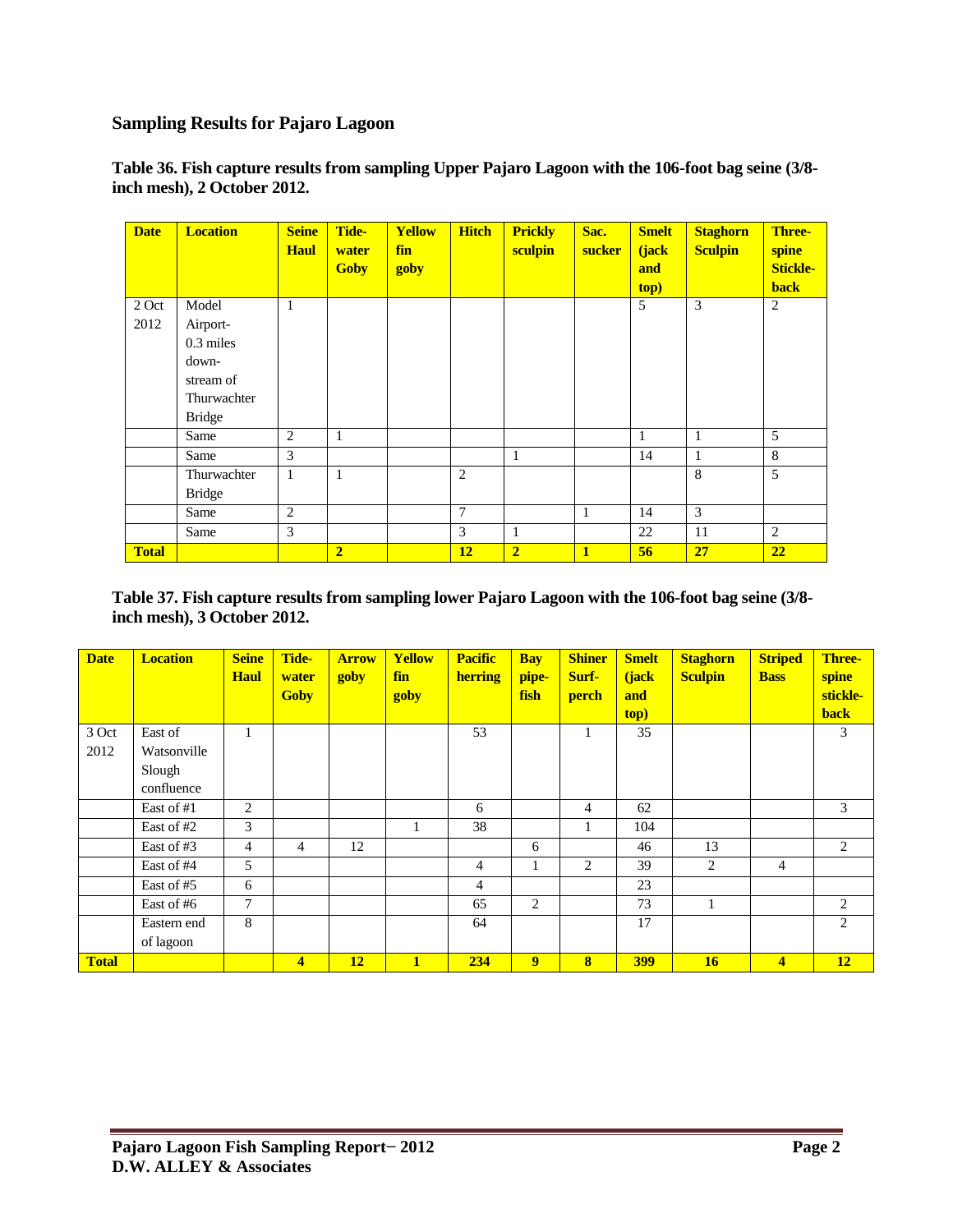#### **Table 38. Fish capture results from sampling the periphery of lower Pajaro Lagoon, Watsonville Slough and upper Pajaro Lagoon with the 30-foot seine (1/8-inch mesh), 4 October 2012.**

| <b>Date</b>   | <b>Location</b>                                                                                                | <b>Seine</b><br><b>Haul</b> | Tide-<br>water<br><b>Goby</b> | <b>Arrow</b><br>goby | <b>Yellow</b><br>fin<br>goby | Gam-<br>busia  | <b>Hitch</b> | <b>Bay</b><br>pipe-<br>fish | <b>Smelt</b><br>(jack<br>and<br>top) | <b>Staghorn</b><br><b>Sculpin</b> | Three-<br>spine<br>stickle-<br><b>back</b> |
|---------------|----------------------------------------------------------------------------------------------------------------|-----------------------------|-------------------------------|----------------------|------------------------------|----------------|--------------|-----------------------------|--------------------------------------|-----------------------------------|--------------------------------------------|
| 4 Oct<br>2012 | Approx.<br>200 m east of<br>Pajaro Dunes<br>Complex                                                            | $\mathbf{1}$                | $\overline{4}$                | 25                   |                              |                |              |                             |                                      | $\mathbf{1}$                      | Present                                    |
|               | East of #1                                                                                                     | $\overline{2}$              | 1                             | 6                    |                              |                |              |                             |                                      |                                   | Present                                    |
|               | East of #2                                                                                                     | 3                           | 9                             | 25                   |                              |                |              | $\overline{4}$              |                                      | 9                                 | Present                                    |
|               | East of #3                                                                                                     | 4                           | 15                            | 39                   |                              |                |              | $\overline{c}$              | $\overline{4}$                       | 3                                 | Present                                    |
|               | East of #4                                                                                                     | 5                           | 13                            | 49                   | $\mathbf{1}$                 |                |              | 3                           |                                      |                                   | Present                                    |
|               | East of #5                                                                                                     | 6                           | $\overline{4}$                |                      |                              |                |              | $\overline{2}$              | $\overline{4}$                       |                                   | Present                                    |
|               | Watsonville<br>Slough-100m<br>from Pajaro<br>confluence                                                        | 7                           | 1                             |                      |                              | $\mathbf{1}$   |              |                             |                                      | 1                                 | Present                                    |
|               | 0.8 miles<br>upstream<br>of Thurwachter<br>Bridge and 2.9<br>miles upstream<br>of Watsonville<br>Slough confl. | 8                           | 58                            |                      |                              | $\mathbf{1}$   | 3            |                             |                                      |                                   | Present                                    |
| <b>Total</b>  |                                                                                                                |                             | <b>105</b>                    | 144                  | $\mathbf{1}$                 | $\overline{2}$ | 3            | 11                          | $\overline{\mathbf{8}}$              | 14                                | <b>Present</b>                             |

## **Conclusions- Pajaro Lagoon**

An expansive lagoon had formed behind the closed sandbar in summer 2012. It extended upstream past Highway 1, more than three miles from the beach. No steelhead were detected in Pajaro Lagoon in 2012, although sampling of the upper lagoon was difficult because of the limited landing areas for the seine. A small population of tidewater goby still existed in Pajaro Lagoon in fall 2012. The highest density was at the uppermost site, 3 miles upstream of Watsonville Slough. The closed lagoon had not converted to freshwater after a below average rainfall winter. However, water quality was adequate for both species' survival at the time of sampling, which was the warmest period of the 2012 dry season. Water quality measurements along the lagoon margin detected some stratification between 2 and 3 miles upstream of Watsonville Slough and oxygen depletion at the bottom, 2.9 miles upstream from the Slough. We suspect that if deeper areas of the lower lagoon had been measured for water quality, stratification would have been detected there, as well. However, oxygen concentrations and water temperature were adequate for steelhead in the upper water column at all locations. The lagoon was eutrophic, with an algal bloom observed. As was indicated on 2 October, in the less saline upper lagoon where steelhead were most likely to inhabit, water temperatures reached 23.6 C near the surface and remained above 22.8 C down 0.75 m, below which oxygen may have been depleted.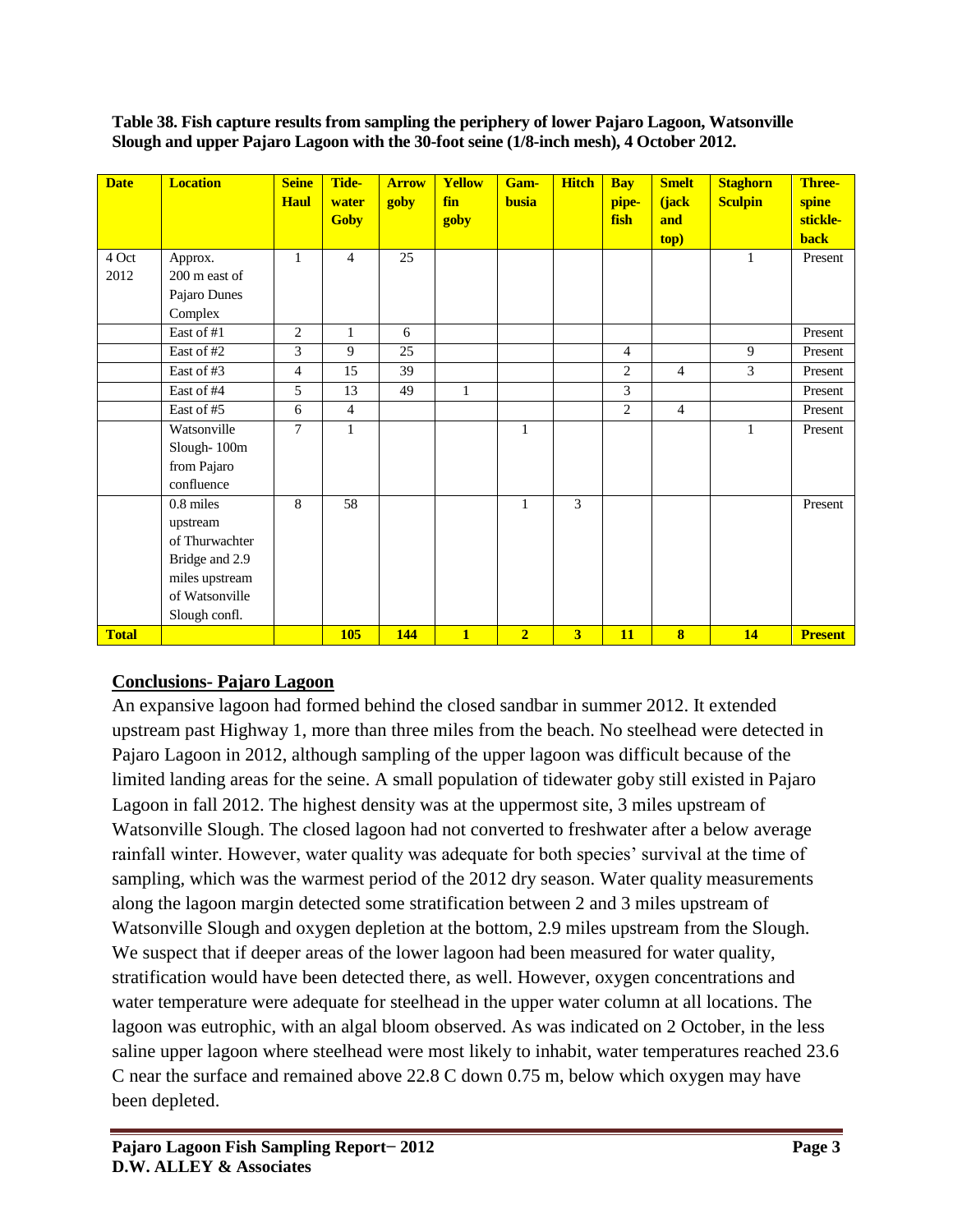After 15 years of water quality monitoring and fish sampling of Santa Rosa Creek Lagoon near Cambria and 20+ years at Soquel Creek Lagoon in Capitola, the following were recommendations to insure steelhead habitation.

- *The 7-day rolling average water temperature within 0.25 m of the bottom should be 19°C or less.*
- *Maintain the daily maximum water temperature below 25ºC (77°F).*
- *If the maximum daily water temperature should reach 26.5ºC (79.5ºF), it may be lethal and should be considered the lethal limit.*
- *Water temperature at dawn near the bottom for at least one monitoring station should be 16.5°C (61.7°F) or less on sunny days without morning fog or overcast and 18.5°C (65.3°F) or less on days with morning fog or overcast.*
- *Maintain the daily dissolved oxygen concentration near the bottom at 5milligrams/liter or greater, though it does not become critically low and potentially lethal until it is less than 2 mg/l throughout the water column for several hours, with the daily minimum occurring near dawn or soon after.*

## **Recommendations- Pajaro Lagoon**

The sandbar should be allowed to close naturally as flows decline in the summer. Artificial breaching should be prohibited in summer. Spatial heterogeneity should be protected in the Pajaro Lagoon/estuary. Slackwater areas with overhanging riparian vegetation should be allowed to form to provide rearing and breeding habitat for tidewater goby during the dry season. Tule beds are valuable rearing habitat and provide winter refuge. Natural training of the Pajaro River outlet channel to the east, as occurs at other local creek mouths, results in a long lateral extent of the summer lagoon to the east of Watsonville Slough. This is significant summer habitat along the beach berm for tidewater goby and arrow goby. There is a long history of emergency breaching of the sandbar which potentially reduces tidewater goby numbers. Our limited lagoon sampling in October 2012 was insufficient to understand how steelhead utilize the lagoon.

- *The sandbar at the mouth of the Pajaro River should be allowed to close naturally as flows decline in the summer. Artificial breaching should be prohibited in summer.*
- *Emergency breaching of the sandbar for flood control should be minimized.*